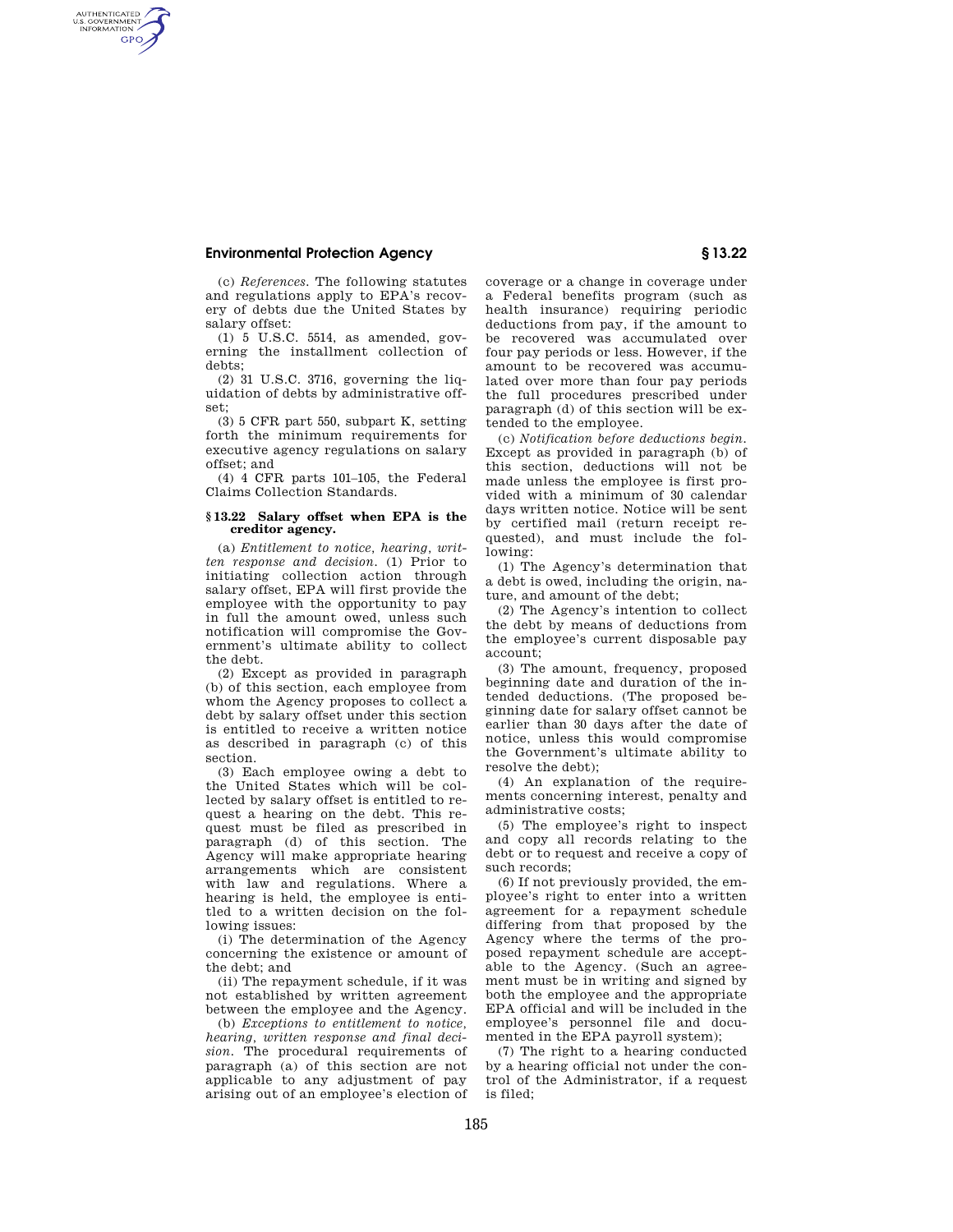**§ 13.22 40 CFR Ch. I (7–1–10 Edition)** 

(8) The method and time for requesting a hearing;

(9) That the filing of a request for hearing within 15 days of receipt of the original notification will stay the assessment of interest, penalty and administrative costs and the commencement of collection proceedings;

(10) That a final decision on the hearing (if requested) will be issued at the earliest practical date, but no later than 60 days after the filing of the request, unless the employee requests and the hearing official grants a delay in the proceedings;

(11) That knowingly false or frivolous statements, representations or evidence may subject the employee to—

(i) Disciplinary procedures under 5 U.S.C. chapter 75 or any other applicable statutes or regulations;

(ii) Criminal penalties under 18 U.S.C. 286, 287, 1001 and 1002 or other applicable statutory authority; or

(iii) Penalties under the False Claims Act, 31 U.S.C. 3729–3731, or any other applicable statutory authority;

(12) Any other rights and remedies available under statutes or regulations governing the program for which the collection is being made; and

(13) That amounts paid or deducted for the debt, except administrative costs and penalty charges where the entire debt is not waived or terminated, which are later waived or found not owed to the United States will be promptly refunded to the employee.

(d) *Request for hearing.* An employee may request a hearing by filing a written request directly with the Director, Financial Management Division (2734R)

, U.S. Environmental Protection Agency, 1200 Pennsylvania Ave., NW., Washington, DC 20460. The request must state the bases upon which the employee disputes the proposed collection of the debt. The request must be signed by the employee and be received by EPA within 15 days of the employee's receipt of the notification of proposed deductions. The employee should submit in writing all facts, evidence and witnesses which support his/her position to the Director, Financial Management Division, within 15 days of the date of the request for a hearing. The Director, Financial Management Division, will arrange for the services of a

hearing official not under the control of the Administrator and will provide the hearing official with all documents relating to the claim.

(e) *Requests for hearing made after time expires.* Late requests for a hearing may be accepted if the employee can show that the delay in filing the request for a hearing was due to circumstances beyond the employee's control.

(f) *Form of hearing, written response and final decision.* (1) Normally, a hearing will consist of the hearing official making a decision based upon a review of the claims file and any materials submitted by the debtor. However, in instances where the hearing official determines that the validity of the debt turns on an issue of veracity or credi-<br>bility which cannot be resolved which cannot be resolved through review of documentary evidence, the hearing official at his discretion may afford the debtor an opportunity for an oral hearing. Such oral hearings will consist of an informal conference before a hearing official in which the employee and the Agency will be given the opportunity to present evidence, witnesses and argument. If desired, the employee may be represented by an individual of his/her choice. The Agency shall maintain a summary record of oral hearings provided under these procedures.

(2) Written decisions provided after a request for hearing will, at a minimum. state the facts evidencing the nature and origin of the alleged debt; and the hearing official's analysis, findings and conclusions.

(3) The decision of the hearing official is final and binding on the parties.

(g) *Request for waiver.* In certain instances, an employee may have a statutory right to request a waiver of overpayment of pay or allowances, e.g., 5 U.S.C. 5584 or 5 U.S.C. 5724(i). When an employee requests waiver consideration under a right authorized by statute, further collection on the debt will be suspended until a final administrative decision is made on the waiver request. However, where it appears that the Government's ability to recover the debt may be adversely affected because of the employee's resignation, termination or other action, suspension of recovery is not required. During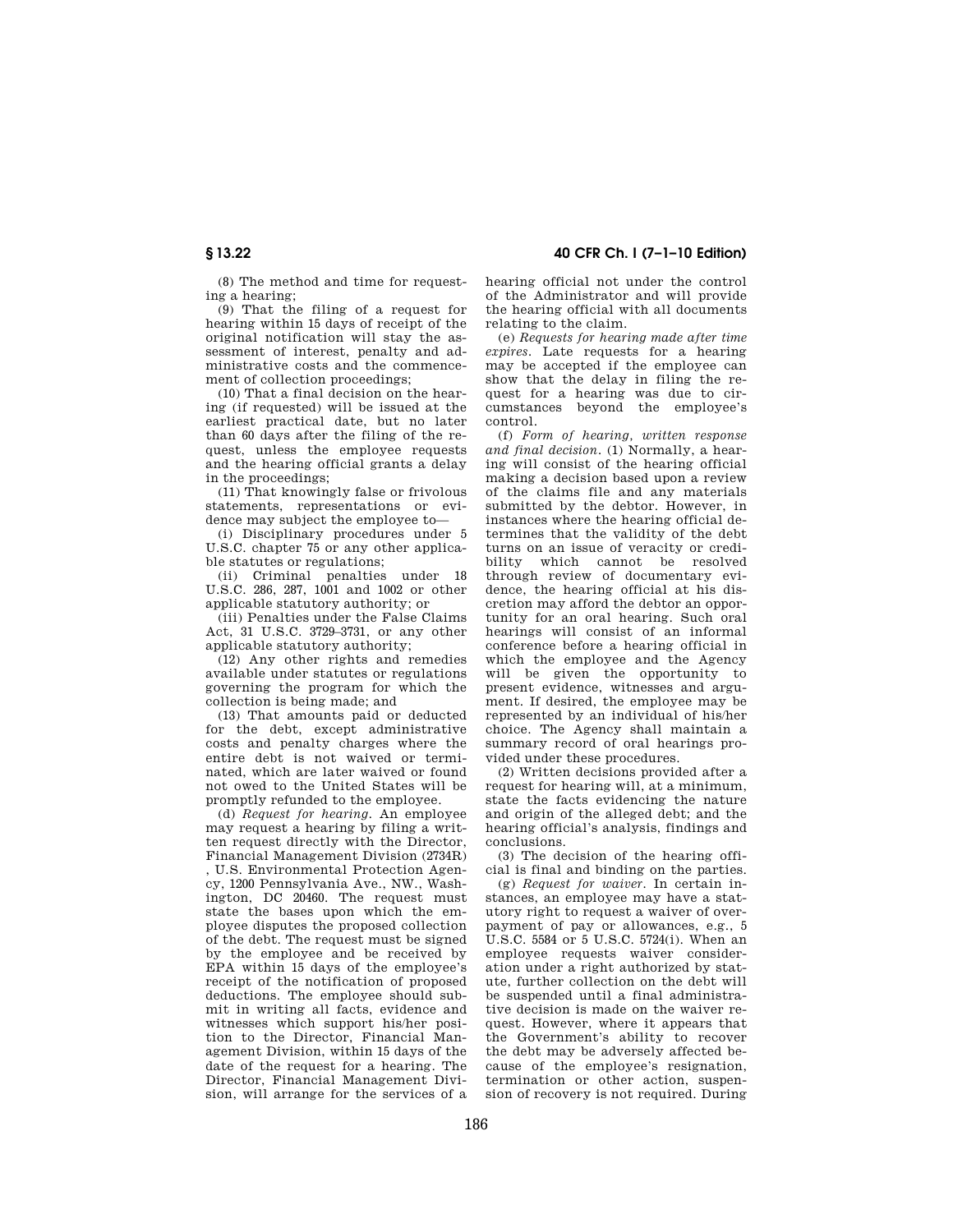## **Environmental Protection Agency § 13.22**

the period of the suspension, interest, penalty charges and administrative costs will not be assessed against the debt. The Agency will not duplicate, for purposes of salary offset, any of the procedures already provided the debtor under a request for waiver.

(h) *Method and source of collection.* A debt will be collected in a lump-sum or by installment deductions at established pay intervals from an employee's current pay account, unless the employee and the Agency agree to alternative arrangements for payment. The alternative payment schedule must be in writing, signed by both the employee and the Administrator and will be documented in the Agency's files.

(i) *Limitation on amount of deduction.*  The size and frequency of installment deductions generally will bear a reasonable relation to the size of the debt and the employee's ability to pay. However, the amount deducted for any period may not exceed 15 percent of the disposable pay from which the deduction is made, unless the employee has agreed in writing to the deduction of a greater amount. If possible, the installment payments will be in amounts sufficient to liquidate the debt in three years or less. Installment payments of less than \$25 normally will be accepted only in the most unusual circumstances.

(j) *Duration of deduction.* If the employee is financially unable to pay a debt in a lump-sum or the amount of the debt exceeds 15 percent of disposable pay, collection will be made in installments. Installment deductions will be made over the period of active duty or employment except as provided in paragraph (a)(1) of this section.

(k) *When deductions may begin.* (1) Deductions to liquidate an employee's debt will begin on the date stated in the Agency's notice of intention to collect from the employee's current pay unless the debt has been repaid or the employee has filed a timely request for hearing on issues for which a hearing is appropriate

(2) If the employee has filed a timely request for hearing with the Agency, deductions will begin after the hearing official has provided the employee with a final written decision indicating the amount owed the Government. Following the decision by the hearing official, the employee will be given 30 days to repay the amount owed prior to collection through salary offset, unless otherwise provided by the hearing official.

(l) *Liquidation from final check.* If the employee retires, resigns, or the period of employment ends before collection of the debt is completed, the remainder of the debt will be offset from subsequent payments of any nature due the employee (e.g., final salary payment, lump-sum leave, etc.).

(m) *Recovery from other payments due a separated employee.* If the debt cannot be liquidated by offset from any final payment due the employee on the date of separation, EPA will liquidate the debt, where appropriate, by administrative offset from later payments of any kind due the former employee (e.g., retirement pay). Such administrative offset will be taken in accordance with the procedures set forth in §13.20.

(n) *Employees who transfer to another Federal agency.* If an EPA employee transfers to another Federal agency prior to repaying a debt owed to EPA, the following action will be taken:

(1) The appropriate debt-claim form specified by the Office of Personnel Management (OPM) will be completed and certified to the new paying office by EPA. EPA will certify: That the employee owes a debt; the amount and the basis for the debt; the date on which payment is due; the date the Government's rights to collect the debt first accrued; and that EPA's regulations implementing 5 U.S.C. 5514 have been approved by OPM.

(2) The new paying agency will be advised of the amount which has already been collected, the number of installments and the commencement date for the first installment, if other than the next officially established pay period. EPA will also identify to the new paying agency the actions it has taken and the dates of such actions.

(3) EPA will place or will arrange to have placed in the employee's official personnel file the information required by paragraphs (n) (1) and (2) of this section.